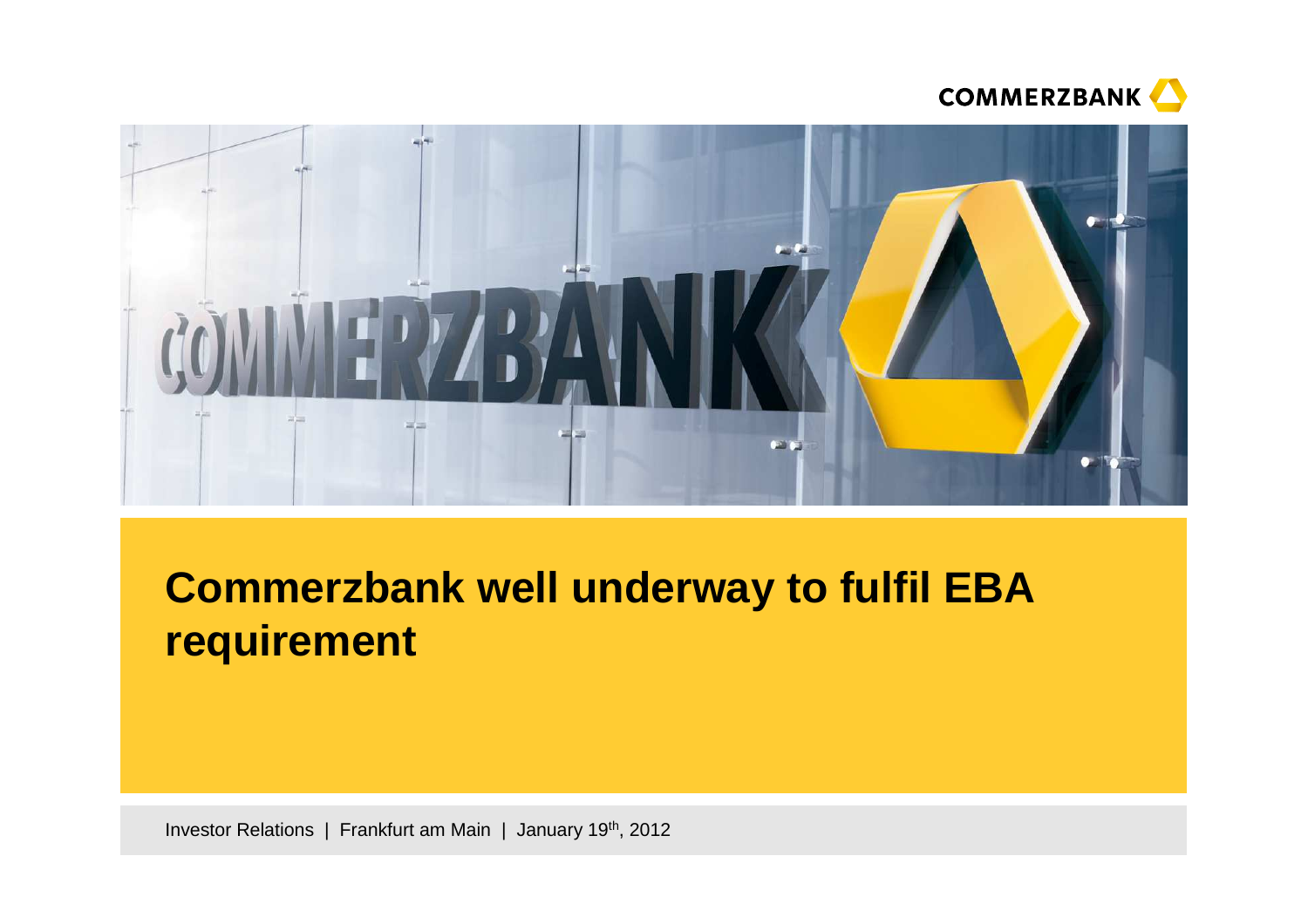

#### **Commerzbank with significant risk downsizing within three years**

#### **Total Assets**

in €bn

Significant reduction of balance sheet volume of almost 33%



#### **RWA**in €bn

Active RWA management leads to decrease of 29% since Dresdner Bank acquisition

Despite effect of Basel 2.5 (€12 bn) RWA slightly lower q-o-q



\* preliminary/ unaudited figures, RWA including Basel 2.5 effects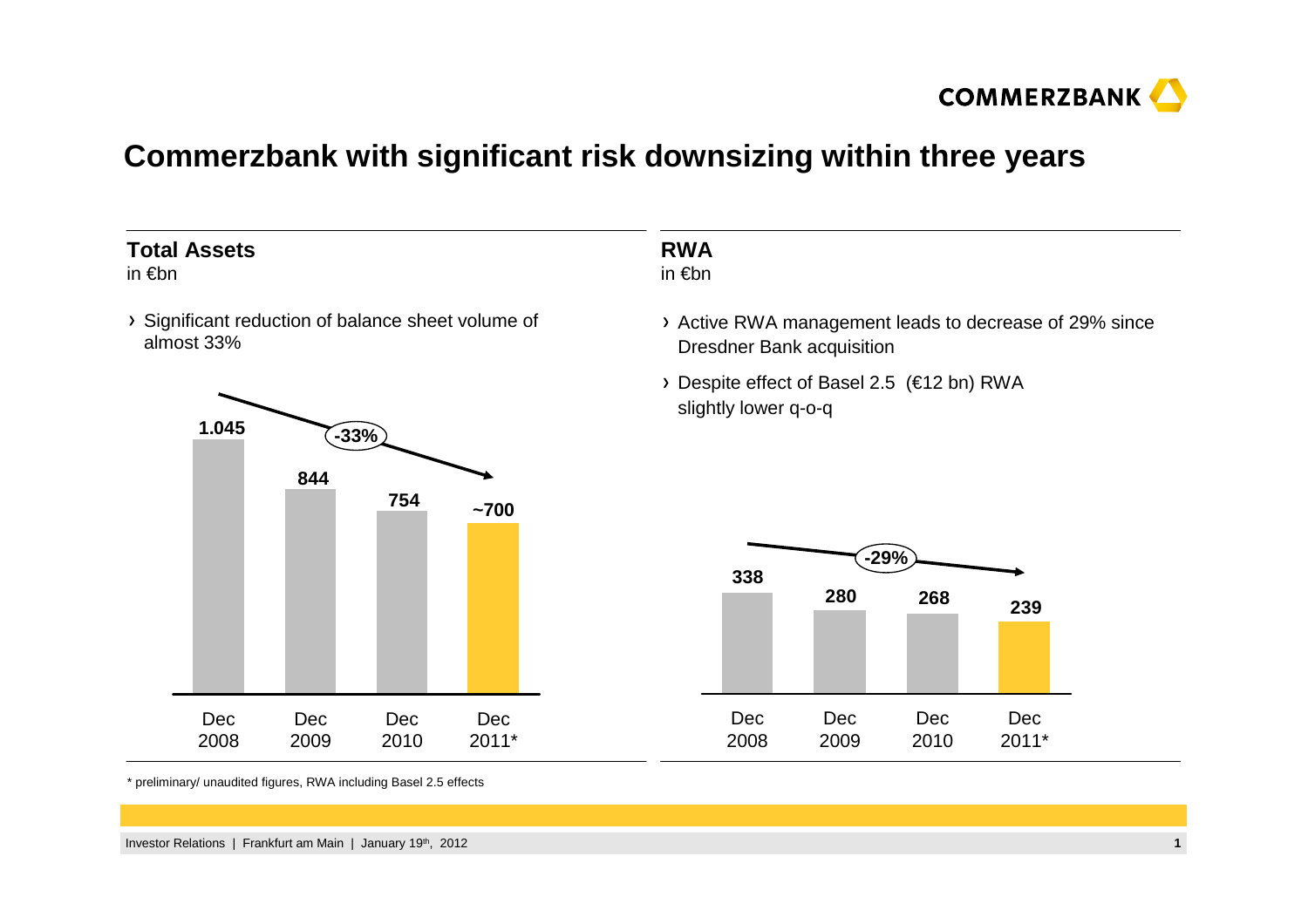

### **Implementation of EBA capital requirement expected to lead to Core Tier I ratio of more than 11%; Basel III minimum ratio to be exceeded**



Systemically Important Financial Institution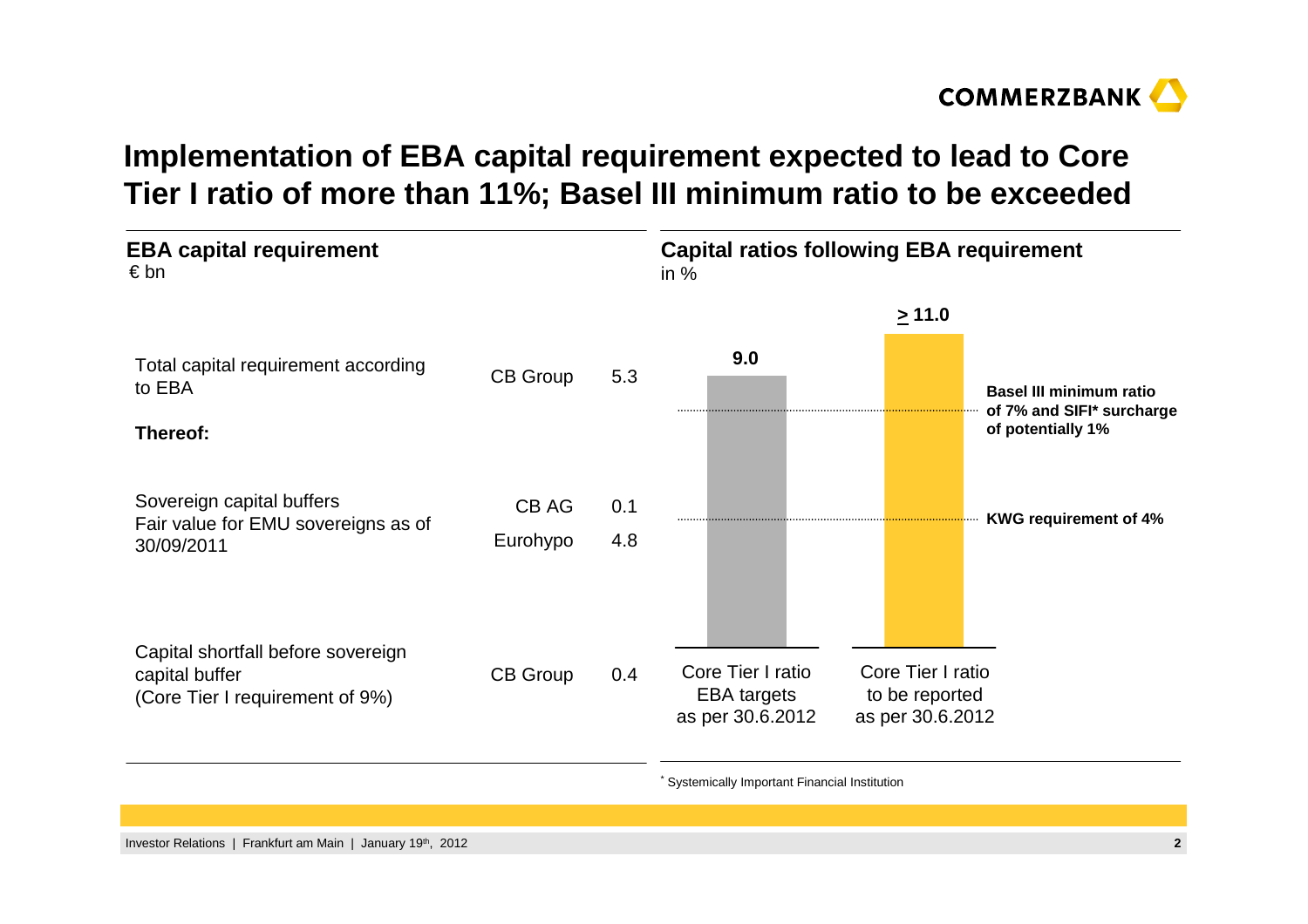

### **Measures to fulfil EBA requirement have been defined –additional potential for capital generation available**



\* Preliminary/ unaudited figures; includes no further write-downs on Greek sovereign bonds; valuation per Q3: 48%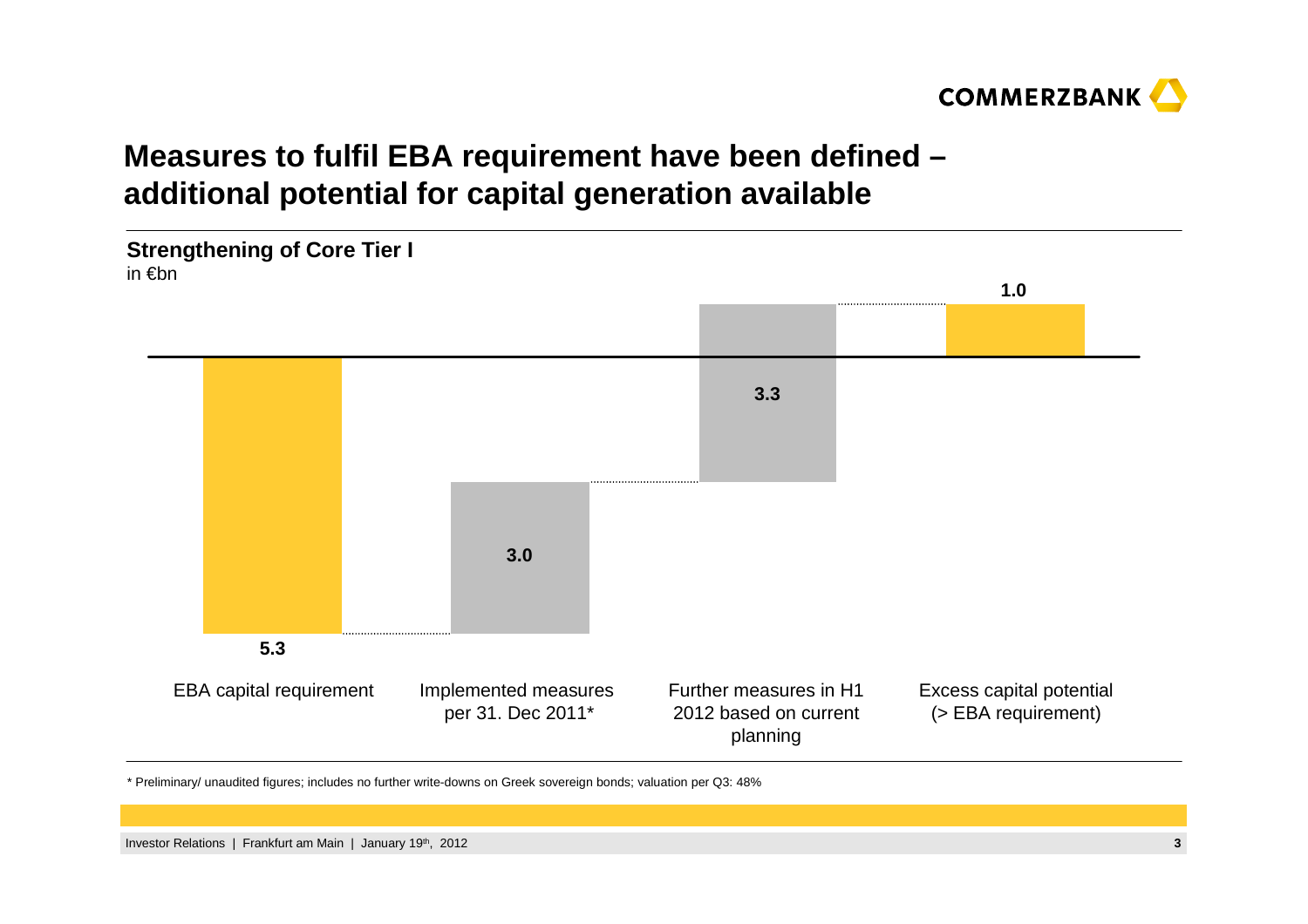

## **Measures to fulfil EBA capital requirement by June 2012well underway**

| <b>RWA management</b>                  | > Volume reduction outside core markets / plans to grow in primary franchise markets remain unchanged | $\left(\checkmark\right)$ |
|----------------------------------------|-------------------------------------------------------------------------------------------------------|---------------------------|
|                                        | $\rightarrow$ Risk transfer – securitizations / portfolio sales                                       |                           |
|                                        | > Management of market and counterparty risk                                                          |                           |
|                                        | > RWA efficiency, e.g. mapping of collateral                                                          | $\bm{\mathcal{G}}$        |
|                                        |                                                                                                       |                           |
| <b>Capital management</b>              | > Repurchase of selected hybrid equity instruments in December 2011                                   | Ø                         |
|                                        | > Management of capital deductions                                                                    |                           |
|                                        | > Performance related payments in shares for employees                                                |                           |
|                                        | > Restructuring of capital instruments                                                                |                           |
|                                        | $\rightarrow$ Liability management                                                                    |                           |
|                                        | > Capital measures                                                                                    |                           |
|                                        |                                                                                                       |                           |
| <b>Sale of non-strategic</b><br>assets | > Sales, e.g. Dresdner Bank Headquarters in October 2011                                              | (V)                       |
|                                        | > Sale of 14.4% participation in Promsvyazbank                                                        |                           |
|                                        | > BRE Bank and Comdirect are considered strategic                                                     |                           |
|                                        |                                                                                                       |                           |
| <b>Retained earnings</b>               | > Result: Q4 2011                                                                                     |                           |
|                                        | > Result: H1 2012 (incl. further cost measures)                                                       |                           |
|                                        | Measures already implemented<br>Measures initiated                                                    |                           |
|                                        |                                                                                                       |                           |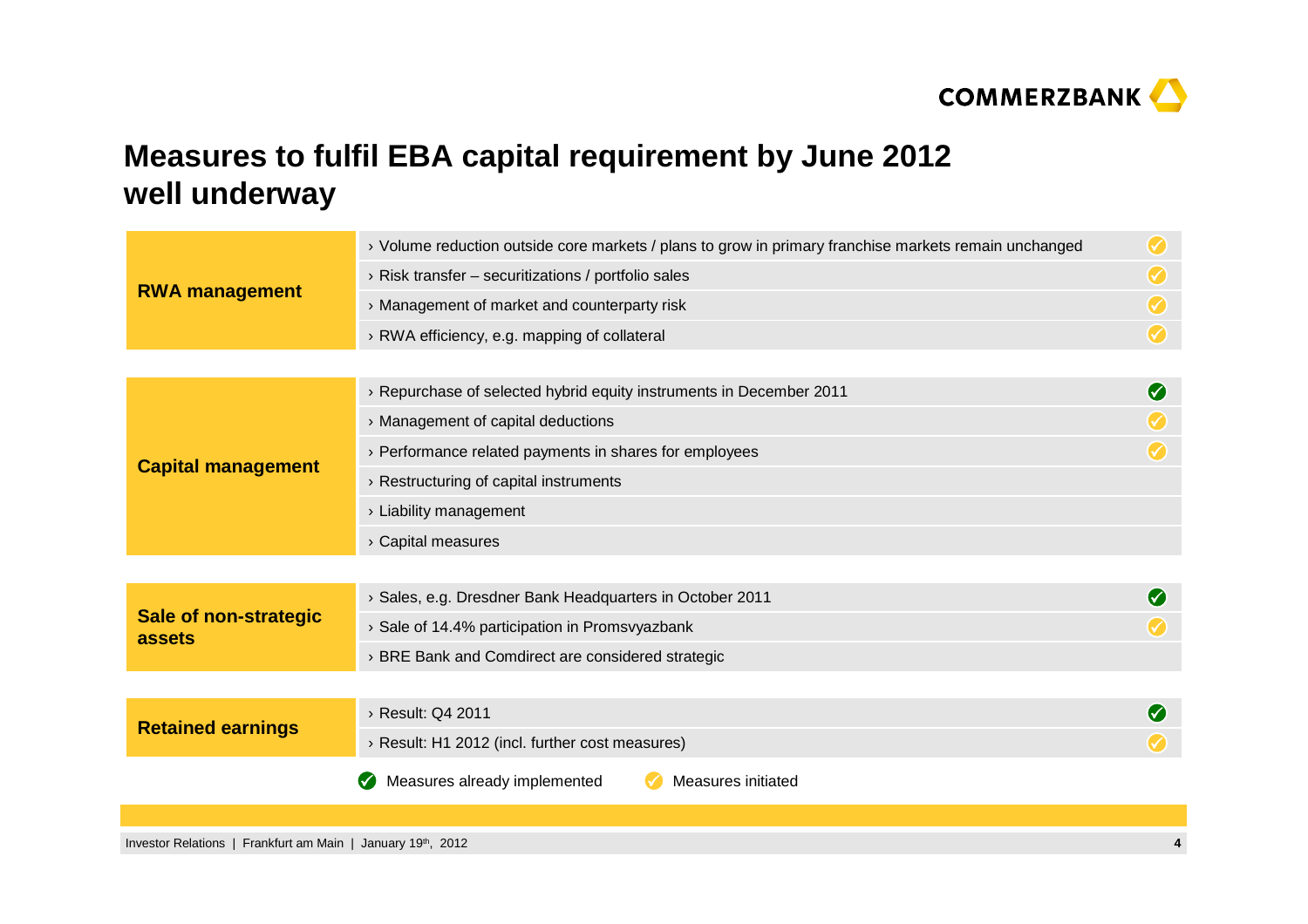

### **Capital requirement to fulfil EBA targets already reduced to€2.3 bn by year end 2011**



\* Preliminary/ unaudited figures; includes no further write-downs on Greek sovereign bonds; valuation per Q3: 48%

Investor Relations | Frankfurt am Main | January 19th, 2012**<sup>5</sup>**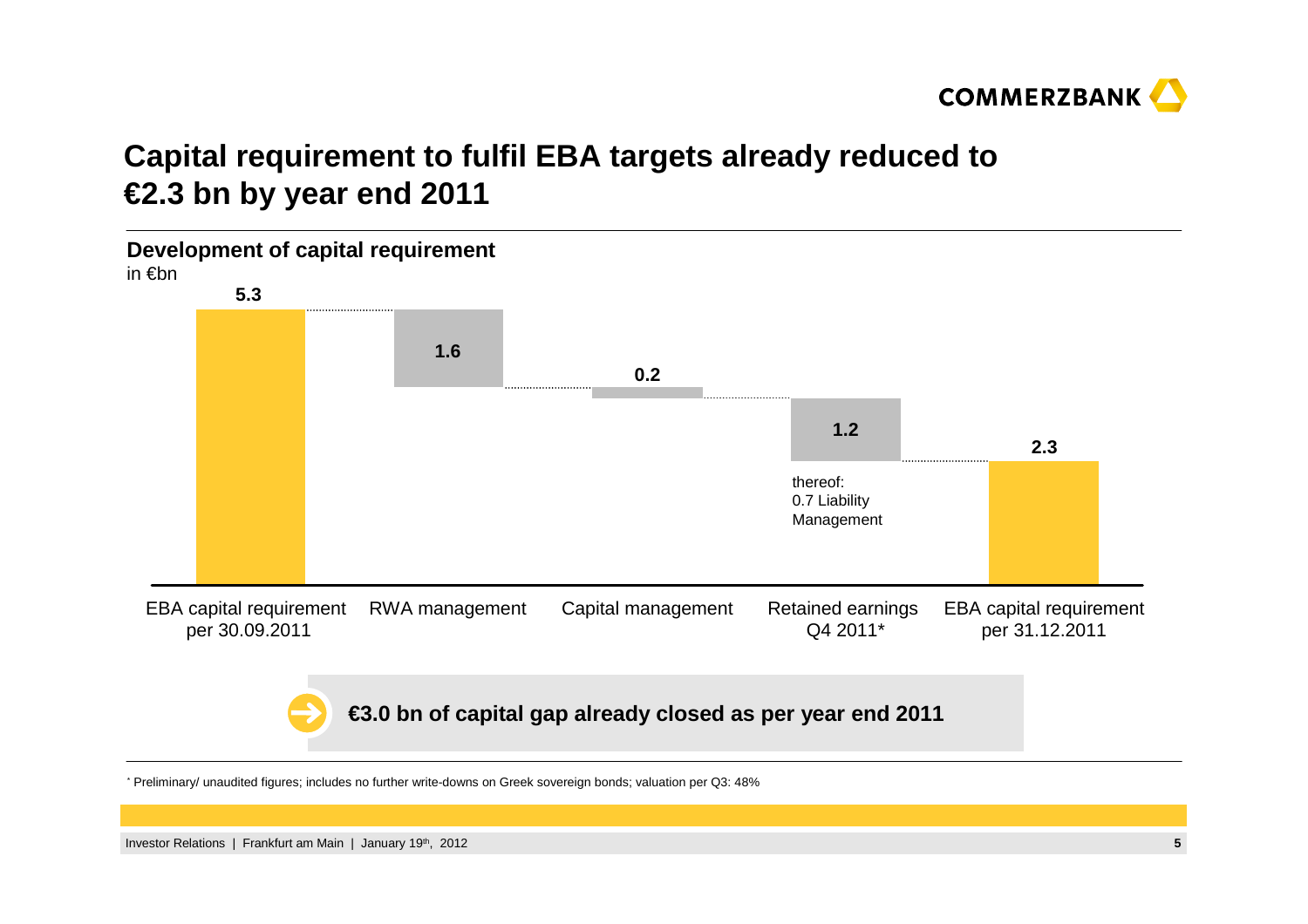

## **Further measures of €3.3 bn planned to close the gap in H1 2012 –excess capital potential of €1.0 bn for uncertainties**



#### **Retained earnings including further cost synergies and additional cost measures**

\* Includes no further write-downs on Greek sovereign bonds; valuation per Q3: 48%

Investor Relations | Frankfurt am Main | January 19th, 2012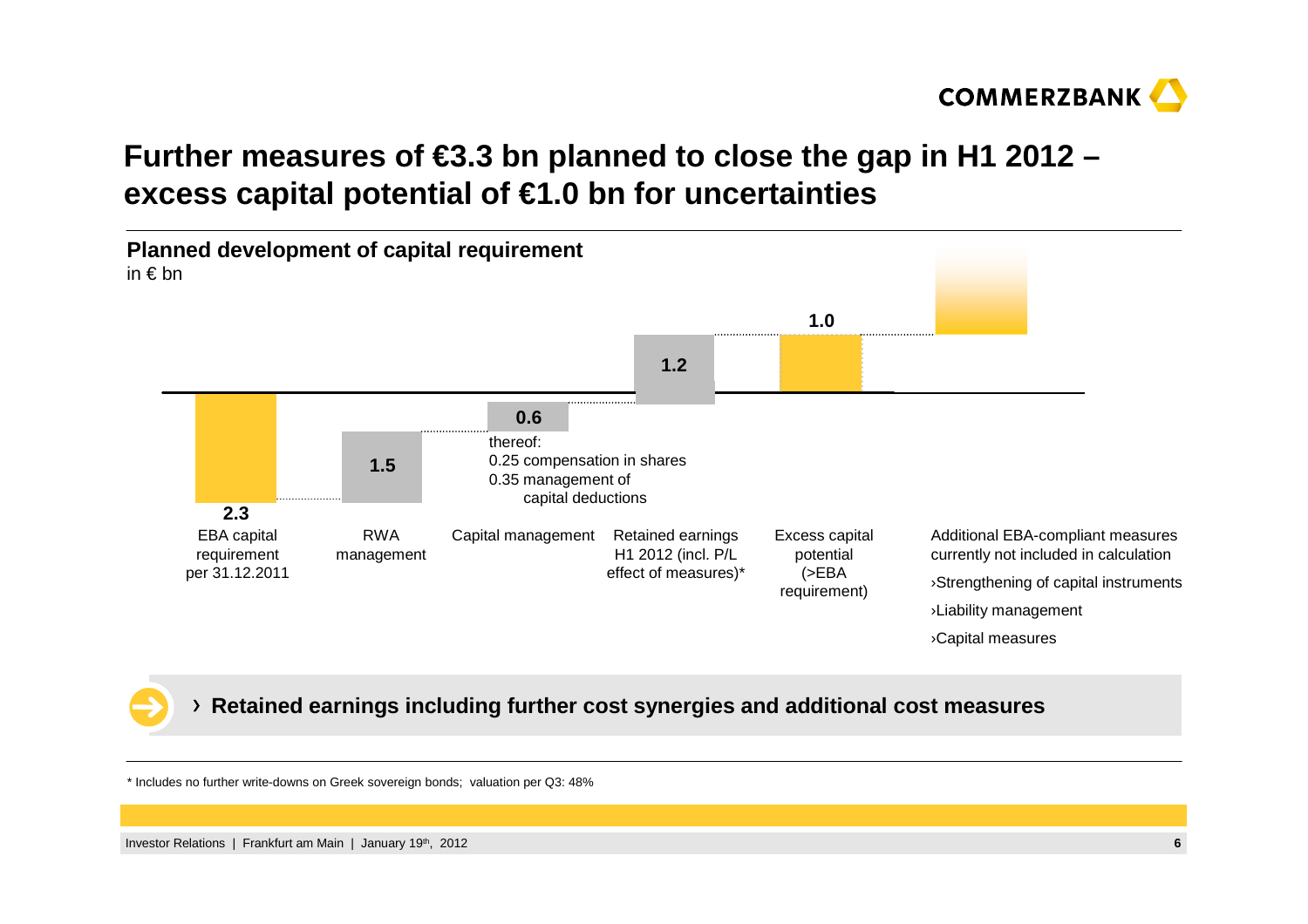

#### **Successful RWA management**



**RWA as per year end 2011 slightly lower than Q3 2011 despite inclusion of Basel 2.5 effects**

<sup>\*</sup> preliminary/ unaudited figures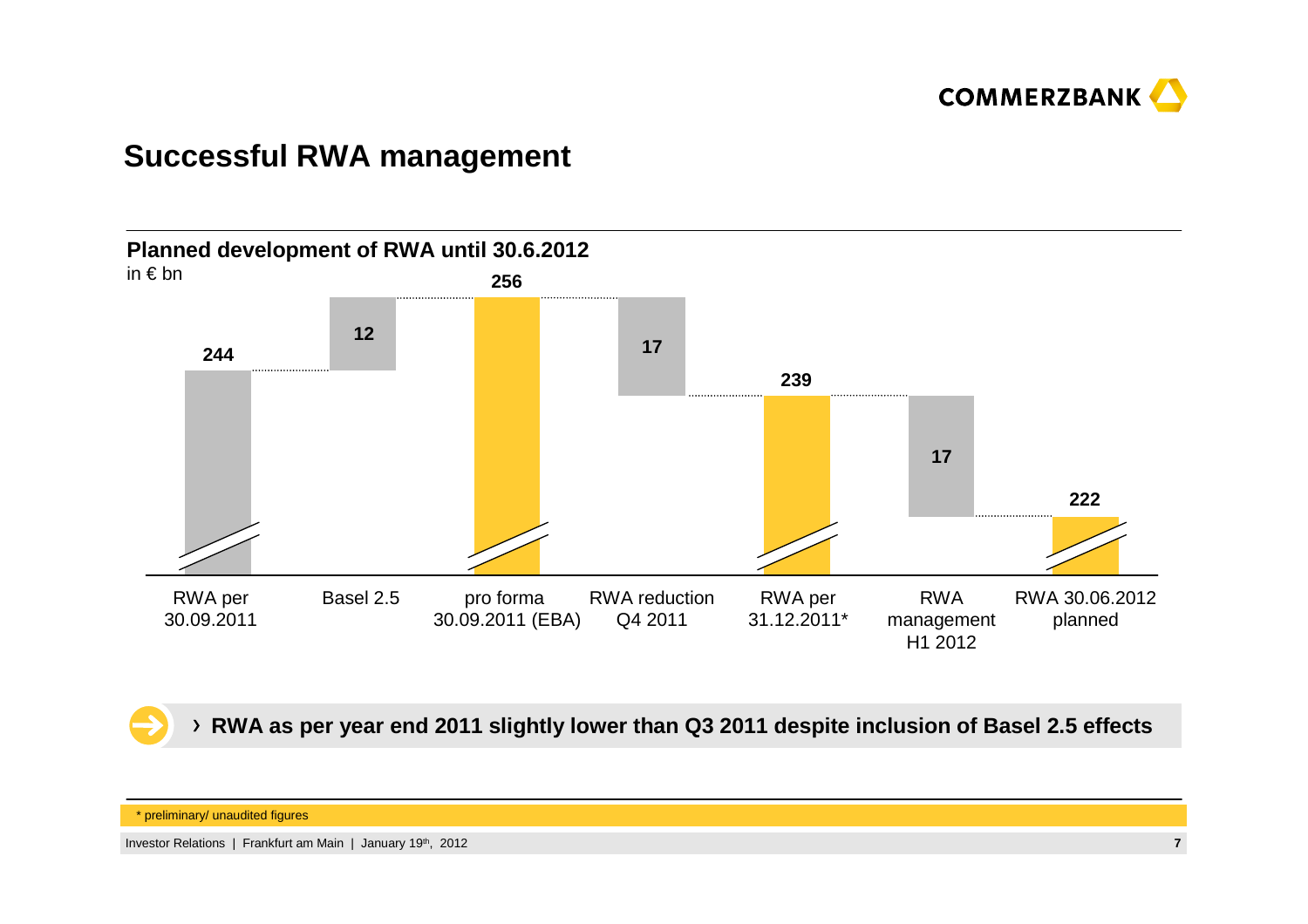

#### **Key take aways**

**Commerzbank well underway to accomplish EBA capital requirements –additional potential for capital generation defined**

**Capital requirement already reduced by 57% as at year end 2011**

**Accelerated downsizing of non-strategic assets sharpens business model** 

**Further growth in our core franchise in Germany and Poland**

**Following EBA requirement Commerzbank on track to come to a Core Tier I ratio of more than 11% per 30.6.2012 – Basel III minimum ratio including SIFI surcharge expected to be exceeded**